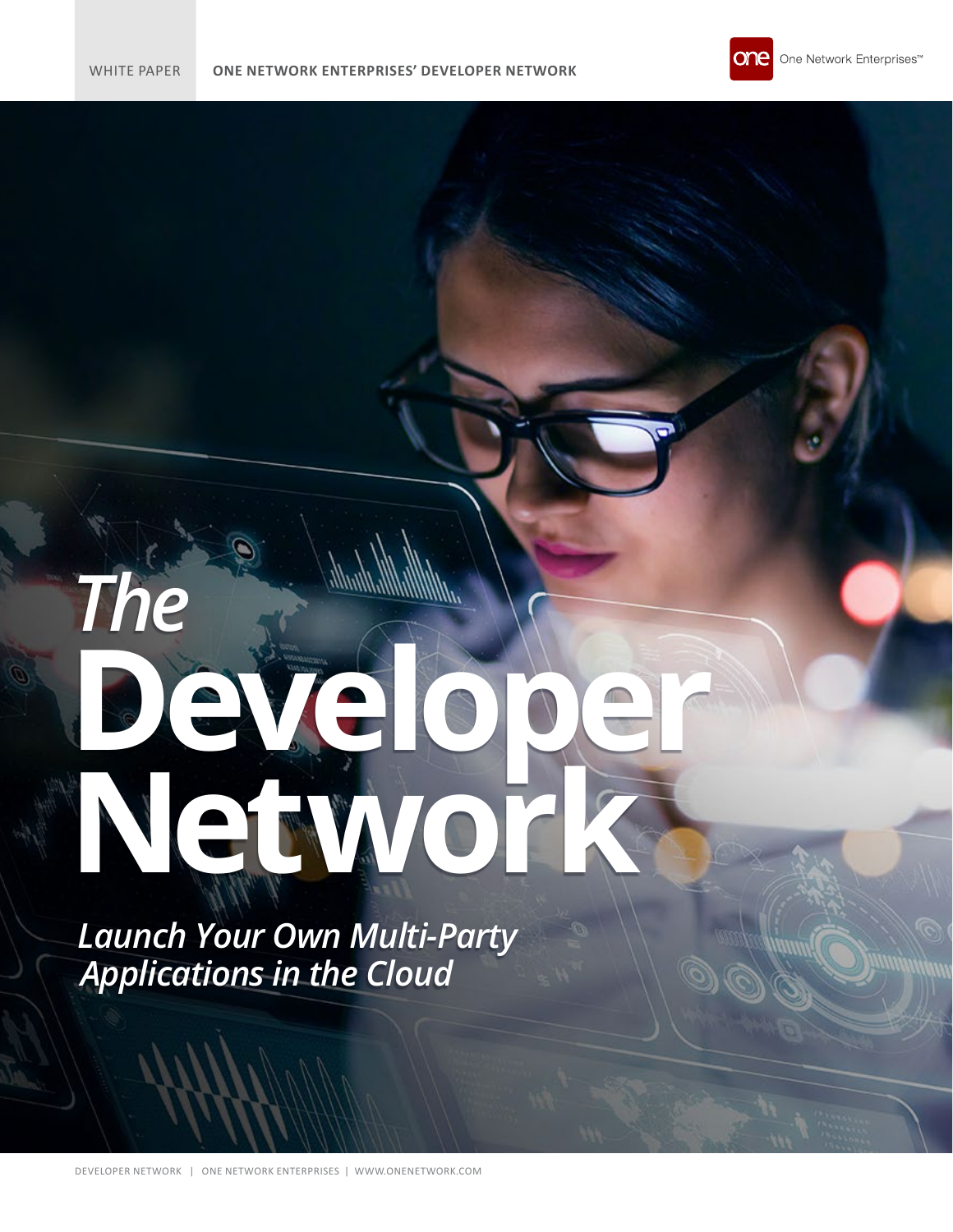# **INTRODUCTION**

One Network Enterprises' (ONE) Developer Network was created by developers for developers. One Network is committed to help you find API's, tools, documentation, and support for building powerful Network solutions that just aren't possible on traditional platforms. The ONE developer platform combines common programming languages, layered module capability, and a powerful SDK, to enable the rapid development of sophisticated multi-party solutions that run in the cloud on ONE's NEO Platform.

# **WHAT KIND OF DEVELOPER ARE YOU?**

The One Network Developer ecosystem serves many different categories of developers, including:

- **1. Independent Software Vendors (ISV's)** Make and sell powerful, multi-party, cloud solutions for use by customers.
- **2. Influential Industry Players** Large enterprises, industry connecting organizations, or supply chain influencers, empower your employees or members with multi-party cloud solutions on a digital network for your industry network.
- **3. Implementation Partners** Specialize in implementing multi-party, network software for other organizations, including commercial companies, non-profits, and government agencies.
- **4. Information Technology (IT)** Make, maintain, or customize multi-party, cloud solutions for use "in-house" at your company.

# **FOR INDEPENDENT SOFTWARE VENDORS (ISV'S)**

ONE provides Independent Software Vendors (ISV's) with everything you need to rapidly build and deploy multi-party, network solutions.

Do you have a complementary software solution?

- If so, you can integrate One Network APIs into your software to expand the range and depth of your solution.
- One Network can also help resell your product, by integrating its features into ONE's networked solutions.

# **Leverage ONE Technology and Services**

# **NEO Platform and SDK**

Use One Network's SDK and rich NEO platform to rapidly build supply chain or transportation solutions. The SDK leverages standard technologies like J2EE (Java), SQL, JavaScript, HTML and XML. You can leverage libraries for:

- Data modeling
- Integration APIs
- Grid Computing
- Workflows

# **NEO Module Store**

Leverage existing modules in the Module Store for use in NEO platform applications. All modules work together seamlessly and intelligently. You can also list and sell modules you develop in the Module Store, so others can use them in their network apps.

# **FOR INFLUENTIAL INDUSTRY PLAYERS**

Operate your own Supply Chain Network solution for a given industry or geographic region. Supply Chain Providers can use the One Network's SDK and Module Store to assemble and customize functionality for end-users and markets.

# **Envision How Your Industry Can Be Transformed with a Network**

# **What is a Network?**

A Network is a group of entities (including companies, people, systems and devices) that transact electronically across the same platform. A Network can also be multi-tiered, as in a supply chain. Or it can be relatively flat, as in an online marketplace. The major advantage of a Network is it enables all participants to share a "single version of the truth," a realtime, authoritative version of data, with access controlled by a robust permissions framework. This provides the seamless sharing of information in real-time, eliminates delays and lead times, and synchronizes all systems and parties.

# **Example: South African Reserve Bank**

The South African Reserve Bank and its partner, ResolveSP, built a Network solution for managing national currencies. Using the NEO SDK, they created a reliable system for forecasting currency demand and managing currency shipments and returns. The system manages currency across a \$400 billion economy.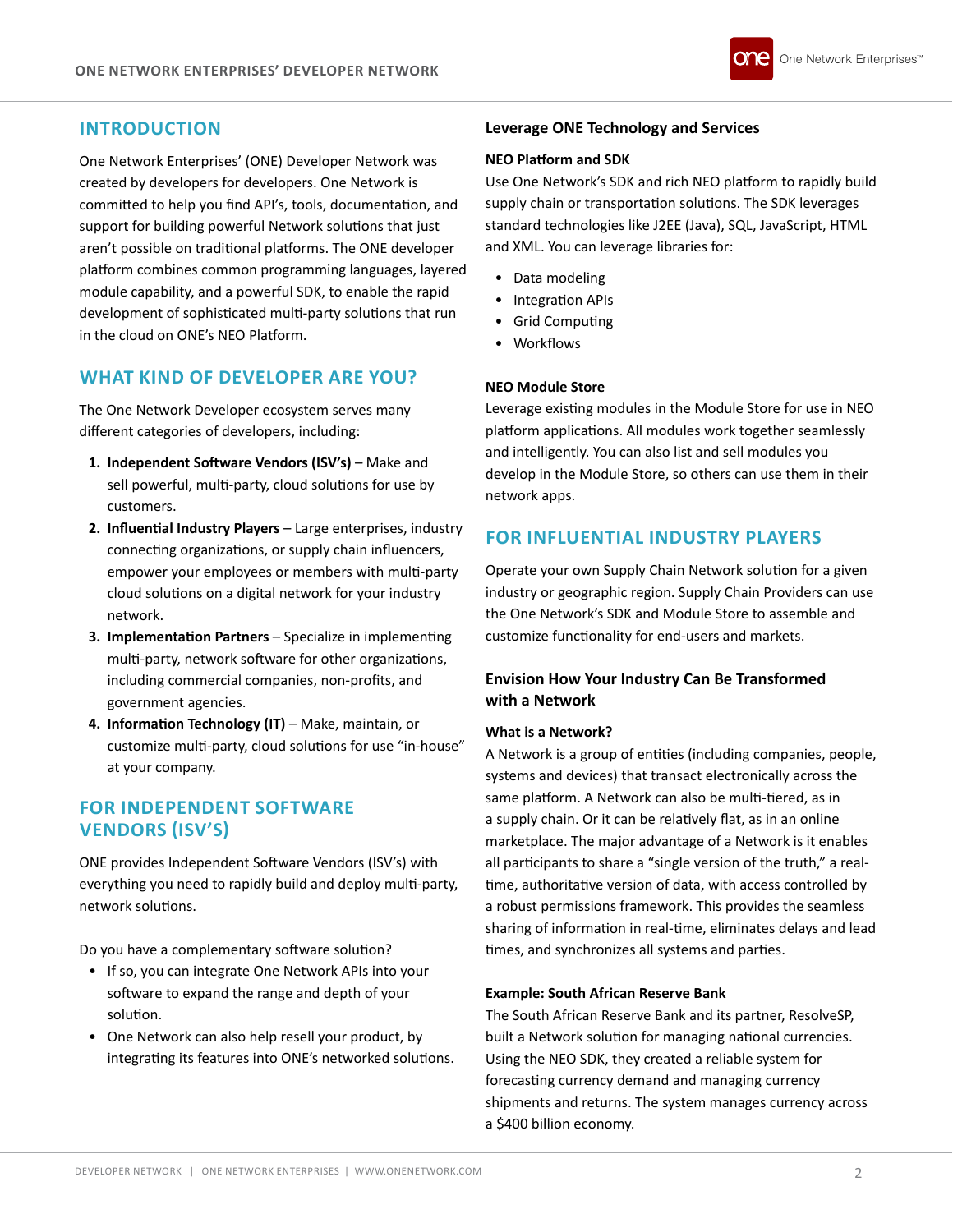

## **Example: Uber vs. Taxis**

Taxis have always been a marketplace, dating back to their origins as rickshaws and pedicabs in the 19th century. But taxis were not a network. Taxis and their customers transacted in one-to-one relationships. Over the last two decades Uber, Lyft and similar apps have transformed the transportation-for-hire industry. Through the use of mobile apps, they connect drivers and passengers into a Network. This brought significant value in the forms of better and more timely information. Transportation costs dropped. Taxi driver and chauffeur employment boomed. And Uber, the Network operator, quickly became a \$54 billion company (*market cap. as of Sept. 2019*).

# **Options for Building a Network**

- One Network Enterprises will build a Network for you.
- Build a Network yourself quickly, by leveraging the ONE SDK, Modules, and Training programs.
- Have a qualified Independent Software Vendor build a network for you.

### **Options for Operating a Network**

- One Network Enterprises can operate the Network for you.
- One Network can show you how to operate the Network yourself.
- A qualified Implementation Partner can operate the network for you.

# **Types of Networks**

# **Industry Network**

An Industry Network specializes in a certain industry or economic sector. The network is open to members and partners of that industry, e.g. Automotive, Retail, Logistics.

### **Private Network**

A Private Network is a closed network intended for only the business partners of a specific large enterprise. Private Networks tend to be temporary. They are agile and used for development and deployment of enterprise-specific modules.

# **FOR IMPLEMENTATION PARTNERS**

Implementation Partners provide customization, testing, and deployment for Network solutions. There are many ways which an Implementation partner may help with deployment of Network solutions.

- **• Network to Enterprise (N2E) Integration** Set up system integrations between enterprise systems and the network.
- **• Enterprise Administrator Role** Support implementations by acting as a Network administrator for the Enterprise.
- **• Enterprise Modeling** Help document, define, and create the data models for a given enterprise.
- **• Custom Programming** Create custom programming in the form of an Enterprise Process Template or a Module. (An Enterprise Process Template is a set of features which are visible to only one enterprise.)

# **FOR INFORMATION TECHNOLOGY (IT)**

With the ONE SDK and NEO Platform, you can build sophisticated supply chain applications fast. You can also add rich customizations to software built on the NEO Platform.

# **SDK and Platform Capabilities**

With the NEO SDK, you can quickly:

- Set up Integrations with other software systems
- Create new reports
- Create new data models
- Extend existing data models
- Create user input forms

# **WHAT DEVELOPERS CAN DO**

One Network provides a wide range of powerful tools and products for developers, including:

- **• One Network's NEO Platform and Software Development Kit (SDK)** – A development platform and software development kit. They help you rapidly build Supply Chain, Transportation management, or other Network solutions.
- **• NEO 3.0** A proven Supply Chain and Transportation management solution built on the NEO Platform. Customize it to fit the needs of you or your customers.
- **• NEO Module Store** For a comprehensive repository of modules for ONE's NEO Platform. Find modules to add functionality to your application. Sell your modules for others to use.
- **• Developer Resource Center** An online portal designed to teach you everything you need to know to exploit the NEO Platform. Video tutorials teach you how to develop a solution step-by-step using ONE's NEO Platform, SDK, and modules.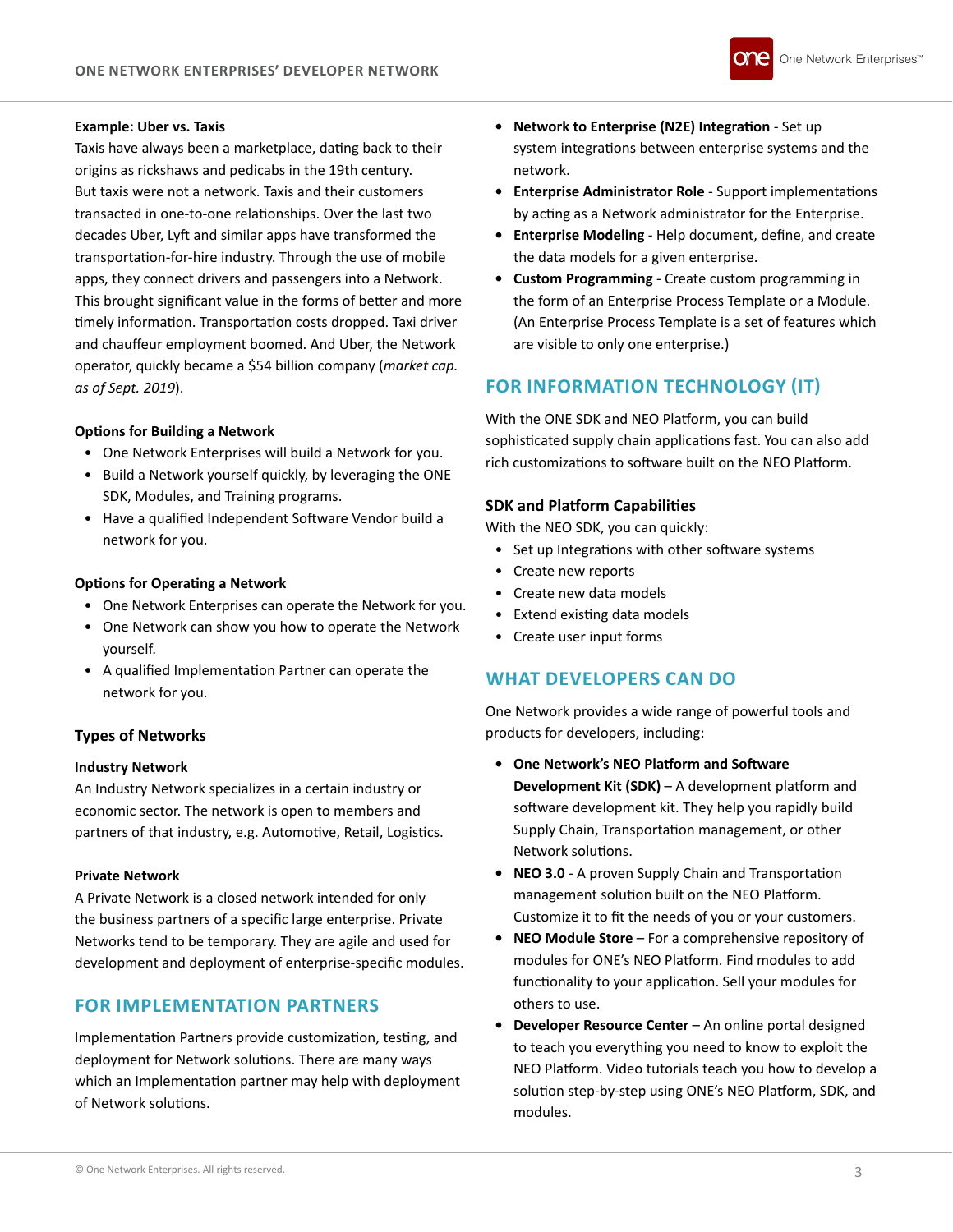

# *A Set of SAMA Modules "Fused" Together*

# **SAMA PLATFORM**

# **One Network's NEO Platform and SDK**

The NEO Platform and SDK enable developers to rapidly build, customize, and run powerful multi-party Network applications. Unlike most "network" applications that consist of a conglomeration of separate applications, the patented NEO Platform is designed from the ground up to enable multiparty networks. This means that all modules work together seamlessly and intelligently.

### **Network Ready**

The NEO Platform's unique strength is that it enables you to build Network applications that manage business processes and workflows that span trading partners. It was conceived and designed from the start to enable a network of enterprises to interact and transact seamlessly and in real time.

# **Modular**

NEO Platform applications are modular. They use One Network's "Strongly Additive Modular Architecture" (SAMA). This modular architecture makes it easy to add new functionality on top of an existing system. It enables rapid development and deployment, especially when compared to conventional enterprise resource planning (ERP) systems. The SAMA architecture is designed to enable the rapid creation of sophisticated applications. These are not possible to build with "low code" platforms. Finally, you can layer modules on top of one another in the SAMA architecture. This enables modules that build on each other's data and methods - for maximum code reuse and accelerated development.

### **Data Model Driven**

The NEO Platform makes it easy to define the structure of data in the system. The ONE SDK lets you define which fields and data types should be present for each data model. One Network's NEO Platform also abstracts away complexity involved with creating database tables. That means no more Create, Read, Update, Delete functions. Instead, you use Java methods for easy access to the data.

### **Precise Control Over User Permissions**

User permissions are a powerful feature of the NEO Platform. The ONE SDK provides a graphical user interface for creating and defining precise user permissions. You can do this based on Role Type and Enterprise, Organization, or Site.

### **Quickly Build and Modify User Interfaces**

The NEO Platform simplifies user interface development. With a simple XML format, you can quickly create menus, input forms, and reports in the software. You can also configure these user interface components to display differently, based on the user's role and permissions.

### **Integration Made Simple with a Visual Editor**

Integrations are easy to set up with the NEO Platform. Creating a REST API is simple. Define the fields, format, and permissions in the SDK using our friendly graphical user interface.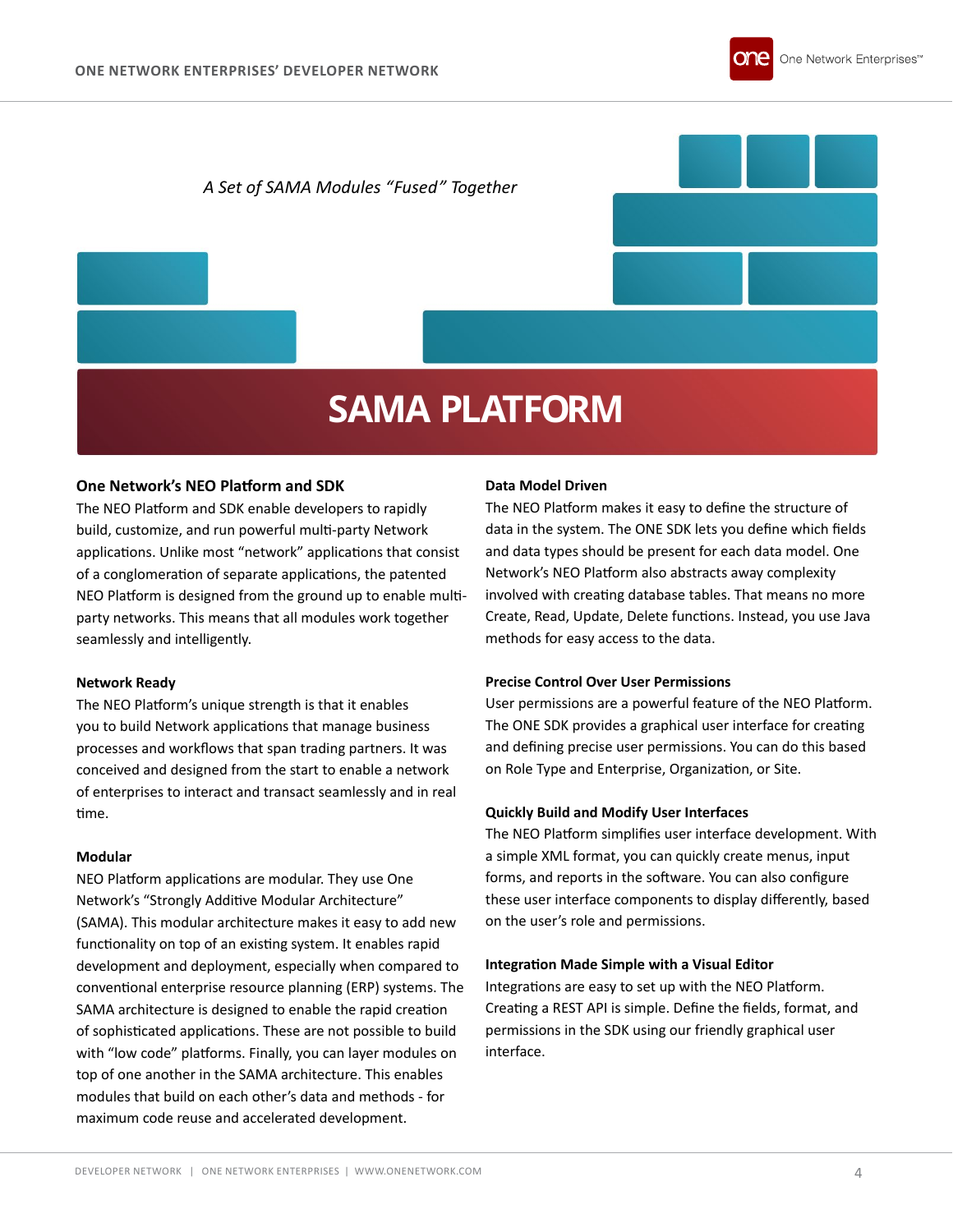# **Single Version of the Truth (SVOT)**

One Network's NEO Platform also allows you to create Single Version of the Truth (SVOT) applications. SVOT applications understand the relationships between data in different NEO Platform systems, for example, between entities such as orders and shipments. Use it to build applications which are reusable and with data normalized across systems.

# **Harness Artificial Intelligence and Intelligent Agents**

The NEO Platform supports autonomous agents. Intelligent agents allow automatic decision-making features in the system. Configure them based on the needs of the enterprises using the NEO SDK. You can modify and build new custom intelligent agents to perform actions based on system data.

# **NEO 3.0 Software**

One Network provides its NEO 3.0 software for use in building supply chain and transportation management systems. The NEO Platform is a full supply chain solution, designed for managing supply chains, logistics, and other complex multiparty business processes. One Network solutions are built for the NEO Platform and SAMA architecture. This means that you can build new modules and add them to the existing software. Additionally, the NEO Platform comes with domain and Industry Core options. These specializations adapt base platform functionality to a given domain (supply chain or transportation) and to an industry, for example, Healthcare or Defense. This enables code reuse, enhances productivity and accelerates development time, so you can get applications up faster and see returns quickly.

### **NEO Module Store**

The Module Store is an online store for modules built for the NEO Platform. In the Module Store you can learn about module functionality and features, and download modules for

use in applications. You can also list your own modules for use by other developers, or sell them. The Module Store includes contributor information and module-specific technical support, so information and help is always at hand.

# **Developer Resource Center**

The Developer Resource Center is an online interactive system for learning how to develop for the NEO Platform. It includes:

- A User's Guide for the NEO SDK
- NEO SDK tutorials
- Java API documentation
- JavaScript API documentation

# **JOIN THE ONE NETWORK ECOSYSTEM**

We help partners join the ONE ecosystem with several approaches:

- 1. We provide the NEO platform itself, along with an SDK for development. This allows Developer Network customers to extend and build on top of existing NEO 3.0 functionality.
- 2. The online learning portal reduces barriers by sharing knowledge. This gives Developer Network customers access to documentation and training.
- 3. We identify, communicate with, and engage potential partners to bring them into the ecosystem.
- 4. We act as an intermediary to help connect expert Application Developers with supply chain solution providers.
- 5. Finally, we understand that developers only stick around if they can monetize their efforts. So, we provide a clear path for developers to get paying users in the form of hosting and deployment support and a module store. This also increases One Network's range and offering through third party development of modules.